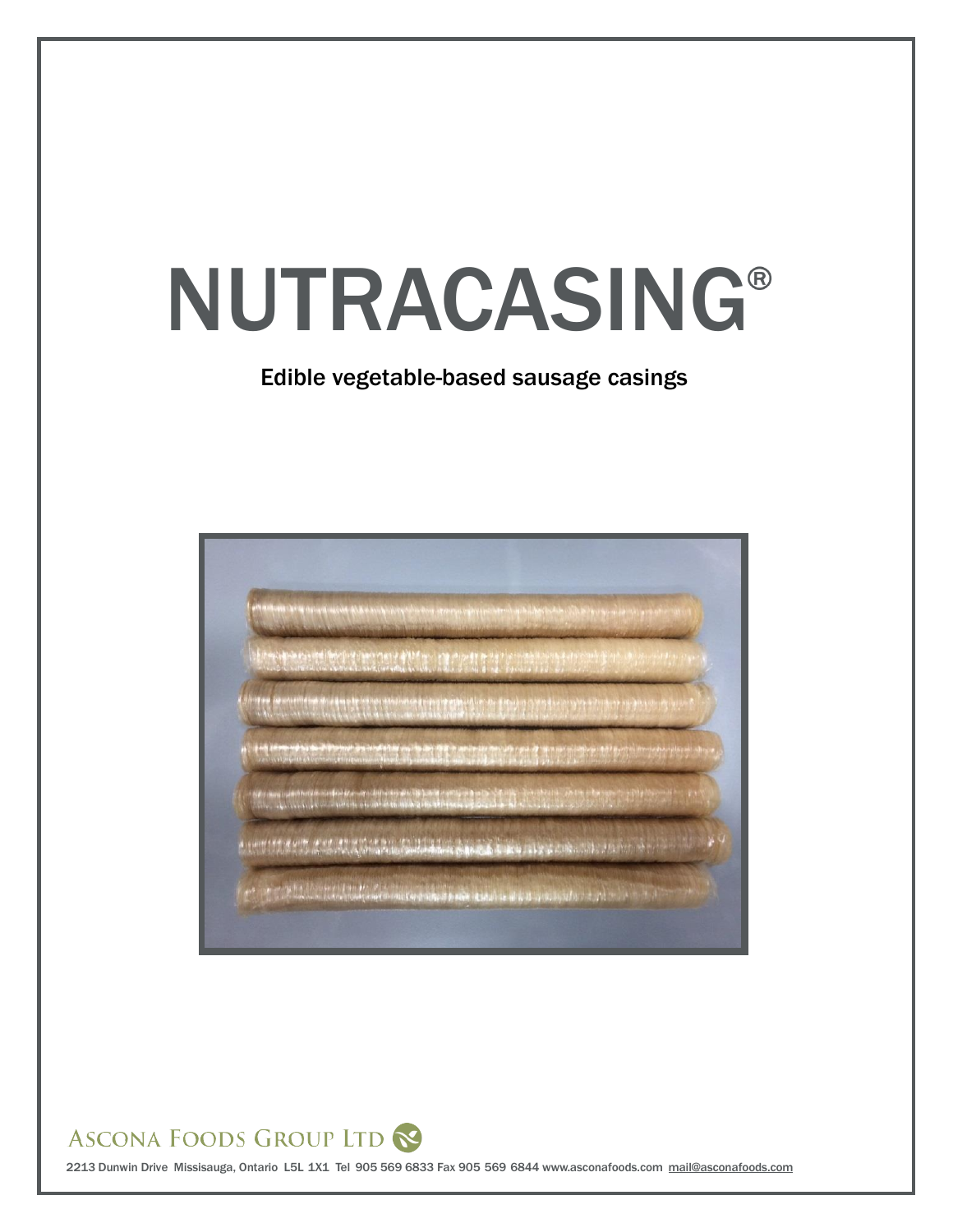# Product highlights

#### **Features**

- NUTRACASING<sup>®</sup> is an edible casing made from water soluble polysaccharides
- unique alternative to cellulose, collagen and natural sausage casings
- great for use in vegetarian products
- suitable for fresh, cooked, smoked & cooked, or dry cure sausage products
- composed of entirely non-animal based polymers
- does not contribute to cross-species contamination or concern for animal based illness



- ingredients used are renewable and abundantly available
- complies with Kosher & Halal requirements
- does not affect nutritional profile of product
- excellent machinability improves stuffing yields
- unique texture and appearance
- no artificial colouring
- available in a range of diameters: 17mm, 20 mm, 23 mm, 26mm, 32 mm
- manufactured in North America

#### Applications

- NUTRACASING<sup>®</sup> should be handled differently compared to collagen, natural or cellulose casing
- NUTRACASING<sup>®</sup> cannot be boiled or cooked in water
- see attached sheet for specific handling instructions and suggested cook programs

#### **Specifications**

- free from all known allergens
- non-GMO
- GRAS Status
- NUTRACASING<sup>®</sup> to be stored unopened under regular or dry storage conditions
- avoid exposure to high humidity, steam or hot water

# **ASCONA FOODS GROUP LTD**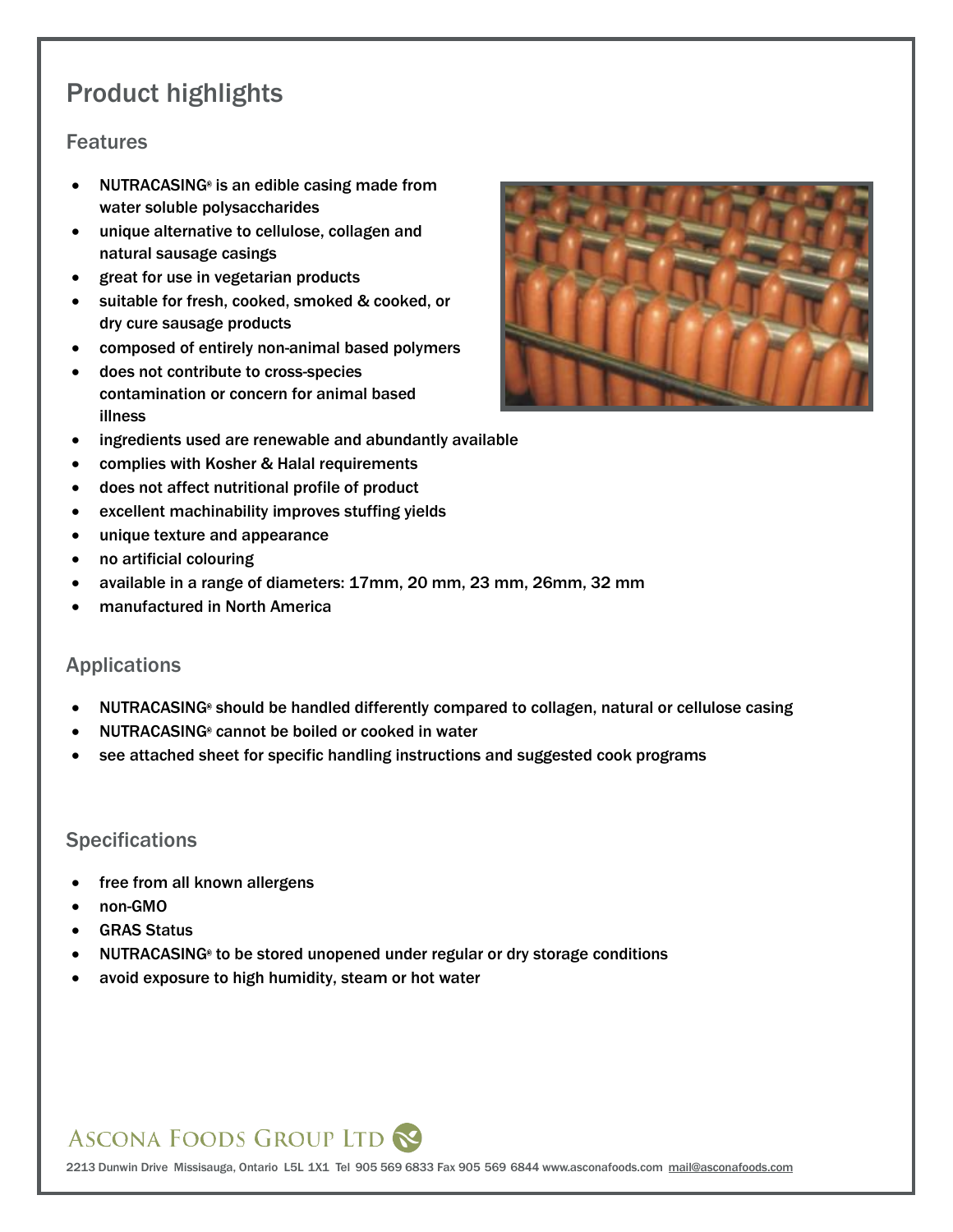# Suggested usage

#### Smoked & cooked sausage

- stuff out sausages on a linking system (example Handtmann, Vemeg, etc.)\*
- Smoke Program

dry  $60^{\circ}$ C 15% RH 40 mins smoke *natural or liquid smoke* 30 mins  $\text{div}$  60°C 15% RH 20 mins cook 75<sup>°</sup>C 75<sup>%</sup> RH to internal temperature remove from smokehouse and let cool for 10 minutes shower for 2 minutes refrigerate prior to packaging

#### Fresh sausage

- stuff out sausages on a linking system (example Handtmann, Vemeg, etc.)\*
- sausages can also be run through Z-linked for portioning
- package sausages
- sausages can be sold refrigerated or frozen
- cooking instruction for end user:
	- 1. pan fry in lightly oiled skillet over medium-high heat
	- 2. grill or BBQ over medium heat (lightly greased surface)
	- 3. deep fry

## Fully cooked vegetarian sausage

- stuff out sausages on a linking system (example Handtmann, Vemeg, etc.)\*
- cook program:

| dry  | $60^{\circ}$ C | <b>10% RH</b> | 30 mins            |
|------|----------------|---------------|--------------------|
| cook | $85^{\circ}$ C | 60% RH        | 85°C internal temp |

- cooking instruction for end user:
- 1. pan fry in lightly oiled skillet over medium-high heat
- 2. bake in preheated conventional oven  $(350^{\circ}F)$  for 10-12 minutes (rotate sausage half way through cook time)



\*see shipping page for stuffing horn sizes recommended for each dimension of casing

# **ASCONA FOODS GROUP LTD**



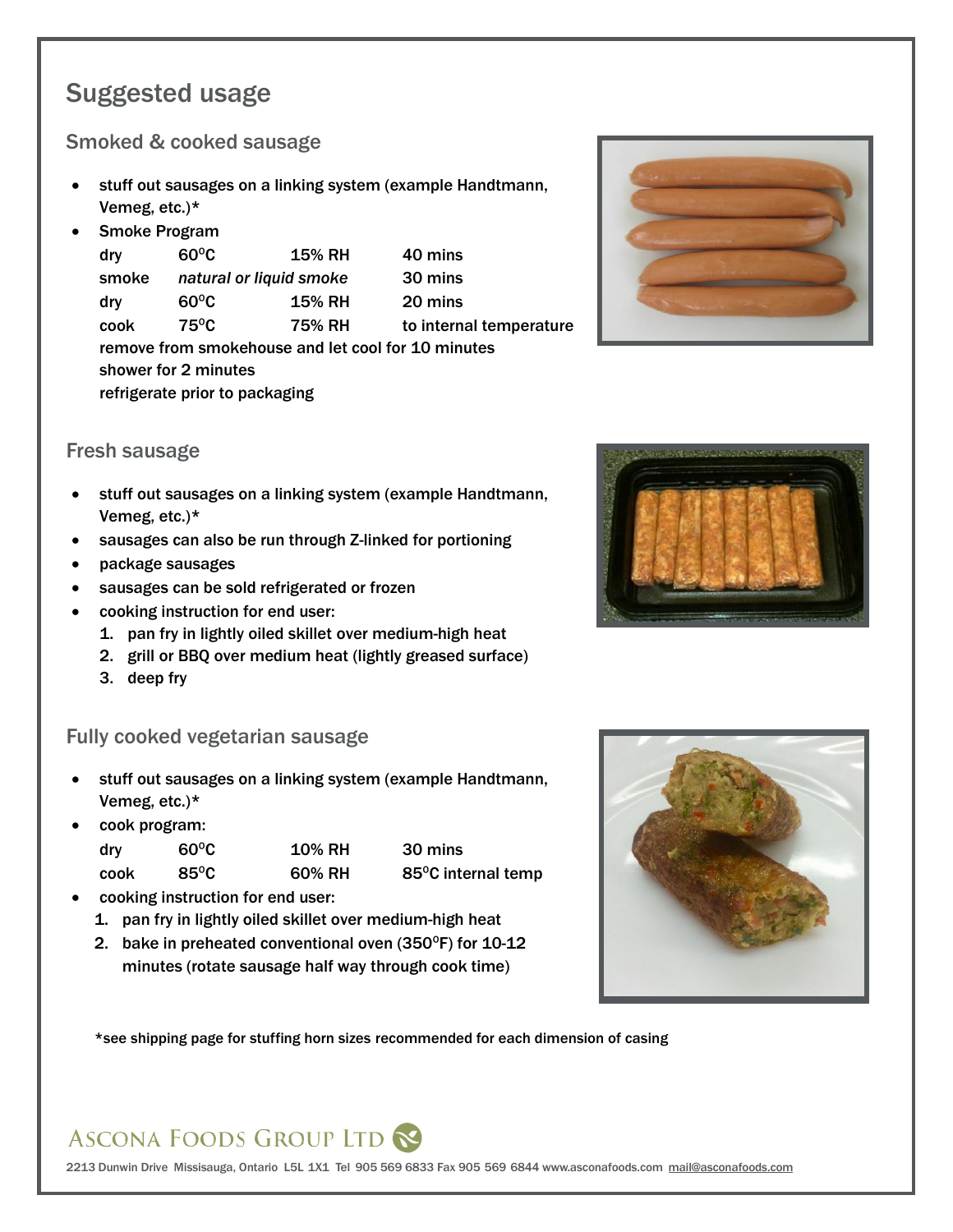# Specification Sheet

## NUTRACASING<sup>®</sup> 17, 20, 23, 26 mm

| <b>Product code</b>   | <b>Description</b>                                                                                                     |
|-----------------------|------------------------------------------------------------------------------------------------------------------------|
| 230X                  | Edible film composed of natural polysaccharides and water.                                                             |
| Ingredients:          | All components meet Food Chemical Codex requirements and are considered GRAS. All ingredients are Kosher<br>certified. |
| Packaging:            | Available in a variety of widths and sizes. Packaged in food grade poly bags                                           |
| Storage instructions: | Product should be stored in sealed bags under dry storage conditions and not refrigerated or frozen.                   |
| Shelf life:           | 18 months                                                                                                              |

## **Bacteriological data**

| Test                     | <b>Spec</b> | <b>Units</b> | Method              |
|--------------------------|-------------|--------------|---------------------|
| <b>Total Plate Count</b> | $<$ 3000    | col / gram   | AOAC 990.12         |
| Coliform                 | $20$        | col / gram   | AOAC 991 14         |
| Yeast & Mold             | <200        | col / gram   | BAM Ch 18           |
| Salmonella               | Neg.        | gram         | BAM Ch <sub>5</sub> |
| E. coli                  | <20         | col / gram   | AOAC 991.14         |
|                          |             |              |                     |

## **Mechanical data**

| Test             | <b>Specification range Units</b> |      | Method  |
|------------------|----------------------------------|------|---------|
| Moisture         | $8.0 - 10.5$                     | 96   | TP15.09 |
| <b>Thickness</b> | $17 - 19$                        | mils | TP15 12 |

## Nutritional (per 100 g)

| Calories (kcal)          | 356.27 | Carbohydrates (g)  | 82.61  |
|--------------------------|--------|--------------------|--------|
| Calories from Fat (kcal) | 0.30   | Dietary Fiber (g)  | 12.67  |
| Fat (g)                  | 0.03   | Total Sugar (g)    | 0.00   |
| Mono Fat (g)             | 0.00   | Water (g)          | 12.00  |
| Poly Fat (g)             | 0.00   | Vitamin A- IU (IU) | 0.00   |
| Saturated Fat (g)        | 0.01   | Vitamin C (mg)     | 0.00   |
| Trans Fatty Acid (g)     | 0.00   | Sodium (mg)        | 134.43 |
| Protein (g)              | 0.57   | Calcium (mg)       | 184.83 |
| Cholesterol (mg)         | 0.00   | lron(mg)           | 0.03   |
|                          |        | Potassium (mg)     | 18.20  |

\*Please note that the values are derived by calculations only based on available reference data.

Specifications are subject to change.

| Version date | August 21, 2015 |
|--------------|-----------------|
| Supersedes   | July 2, 2015    |

# ASCONA FOODS GROUP LTD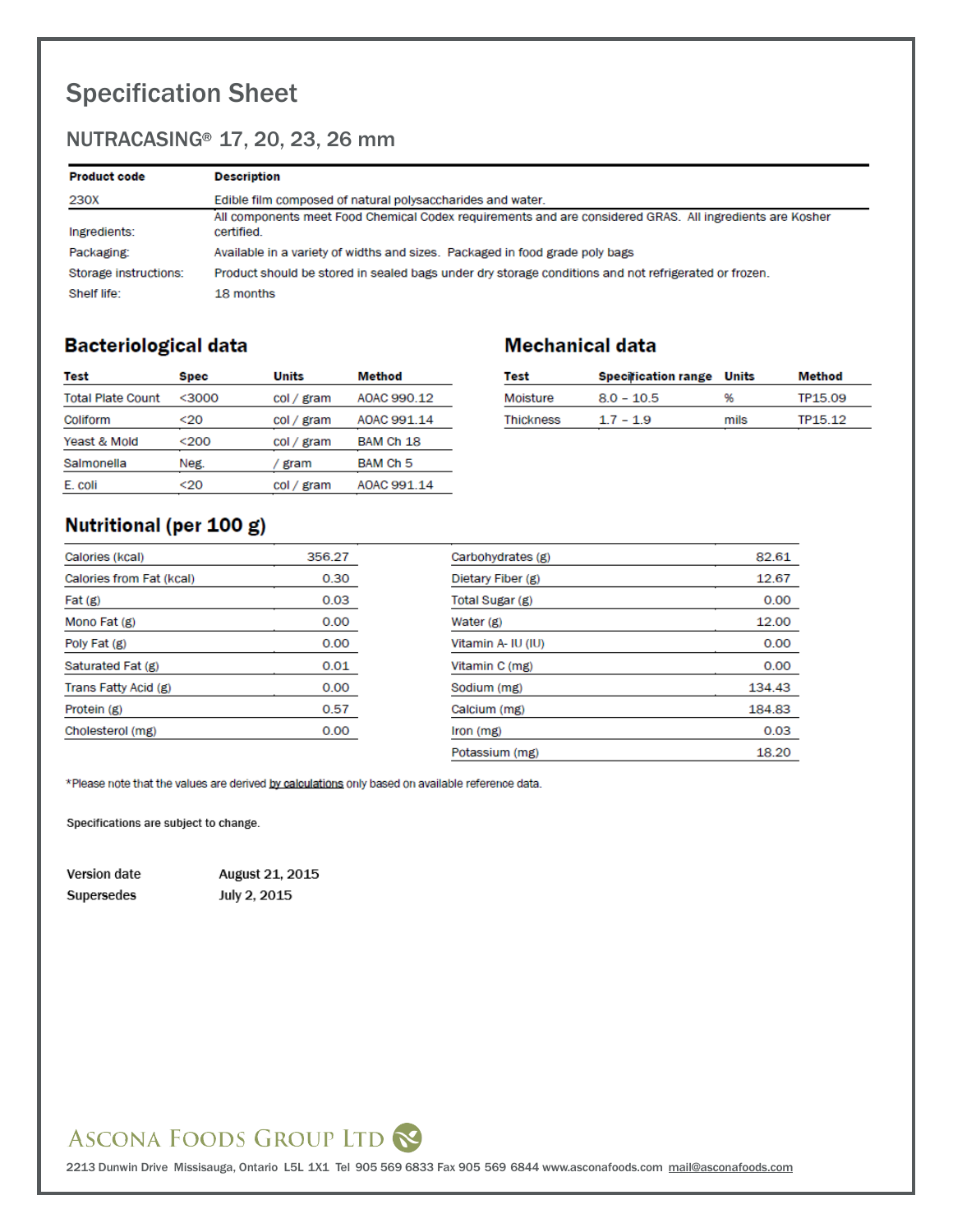# Specification Sheet

## NUTRACASING<sup>®</sup> 32 mm

| <b>Product code</b>   | Description                                                                                                            |
|-----------------------|------------------------------------------------------------------------------------------------------------------------|
| 230X                  | Edible film composed of natural polysaccharides and water.                                                             |
| Ingredients:          | All components meet Food Chemical Codex requirements and are considered GRAS. All ingredients are Kosher<br>certified. |
| Packaging:            | Available in a variety of widths and sizes. Packaged in food grade poly bags                                           |
| Storage instructions: | Product should be stored in sealed bags under dry storage conditions and not refrigerated or frozen.                   |
| Shelf life:           | 18 months                                                                                                              |

#### **Bacteriological data**

| Test                     | Spec  | Units      | Method      |
|--------------------------|-------|------------|-------------|
| <b>Total Plate Count</b> | <3000 | col / gram | AOAC 990.12 |
| Coliform                 | <20   | col / gram | AOAC 991.14 |
| Yeast & Mold             | <200  | col / gram | BAM Ch 18   |
| Salmonella               | Neg.  | gram       | BAM Ch 5    |
| E. coli                  | <20   | col / gram | AOAC 991.14 |

## **Mechanical data**

| Test             | Specification range | Units | Method  |
|------------------|---------------------|-------|---------|
| Moisture         | $8.0 - 10.5$        | %     | TP15.09 |
| <b>Thickness</b> | $1.9 - 2.1$         | mils  | TP15.12 |

## Nutritional (per 100 g)

| Calories (kcal)          | 356.27 | Carbohydrates (g)  | 82.61  |
|--------------------------|--------|--------------------|--------|
| Calories from Fat (kcal) | 0.30   | Dietary Fiber (g)  | 12.67  |
| Fat(g)                   | 0.03   | Total Sugar (g)    | 0.00   |
| Mono Fat (g)             | 0.00   | Water (g)          | 12.00  |
| Poly Fat (g)             | 0.00   | Vitamin A- IU (IU) | 0.00   |
| Saturated Fat (g)        | 0.01   | Vitamin C (mg)     | 0.00   |
| Trans Fatty Acid (g)     | 0.00   | Sodium (mg)        | 134.43 |
| Protein (g)              | 0.57   | Calcium (mg)       | 184.83 |
| Cholesterol (mg)         | 0.00   | Iron (mg)          | 0.03   |
|                          |        | Potassium (mg)     | 18.20  |

\*Please note that the values are derived by calculations only based on available reference data.

Specifications are subject to change.

Version date July 2, 2015 Supersedes

August 21, 2015

# ASCONA FOODS GROUP LTD